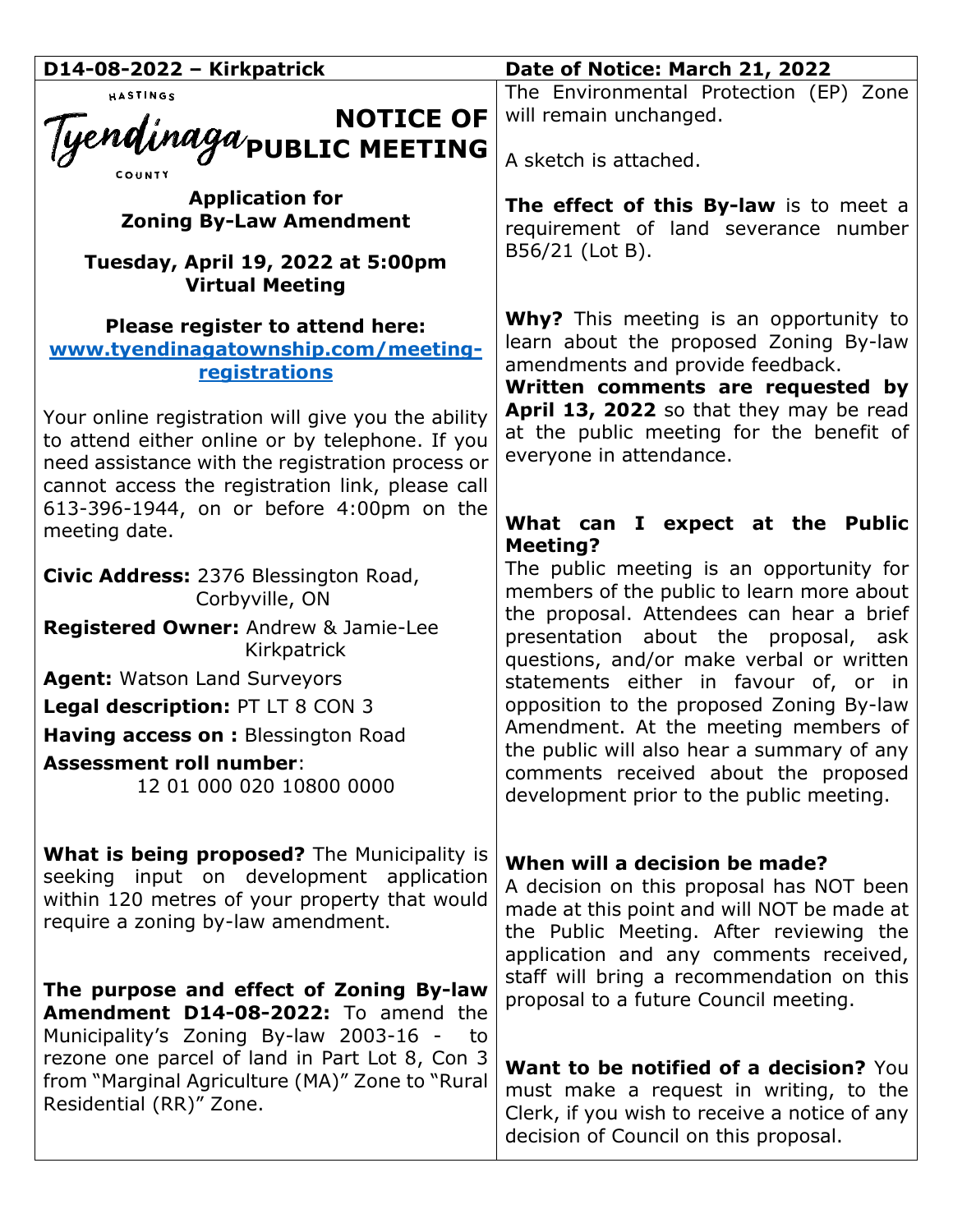# **D14-08-2022 – Kirkpatrick Date of Notice: March 21, 2022**

### **Your rights to appeal a decision:**

If a person or public body would otherwise have an ability to appeal the decision of the Council of the Township of Tyendinaga to the Ontario Land Tribunal (OLT) but the person or public body does not make oral submissions at a public meeting or make written submissions to the Township of Tyendinaga before the by-law is passed, the person or public body is not entitled to appeal the decision.

If a person or public body does not make oral submissions at a Public Meeting, or make written submissions to the Township of Tyendinaga before the proposed Zoning By-law is adopted, the person or public body may not be added as a party to the hearing of an appeal before the Ontario Land Tribunal (OLT) unless, in the opinion of the Tribunal, there are reasonable grounds to do so.

# **A note about information you may submit to the Municipality**:

Individuals who submit letters and other information to Council should be aware that any personal information contained within their communications may become part of the public record and may be made available through the Council agenda process.

This document can be made available in other accessible formats as soon as practical, upon request.

# **Where do I submit my comments?**

Please submit written comments to the Clerk, Yvonne Murphy of Township of Tyendinaga 859 Melrose Road Shannonville, ON K0K 3A0 Fax: 613-396-2080 Email: [clerk@tyendinagatownship.com](mailto:clerk@tyendinagatownship.com) Phone: 613-396-1944

**Questions? Want more information?** Ask the Clerk or CAO **Visit:** 859 Melrose Road, Shannonville, ON, Monday to Friday, 8:30am to 4:00pm **Phone:** 613-396-1944 | **Email:** [clerk@tyendinagatownship.com](mailto:clerk@tyendinagatownship.com) **Website:** www.tyendinagatownship.com